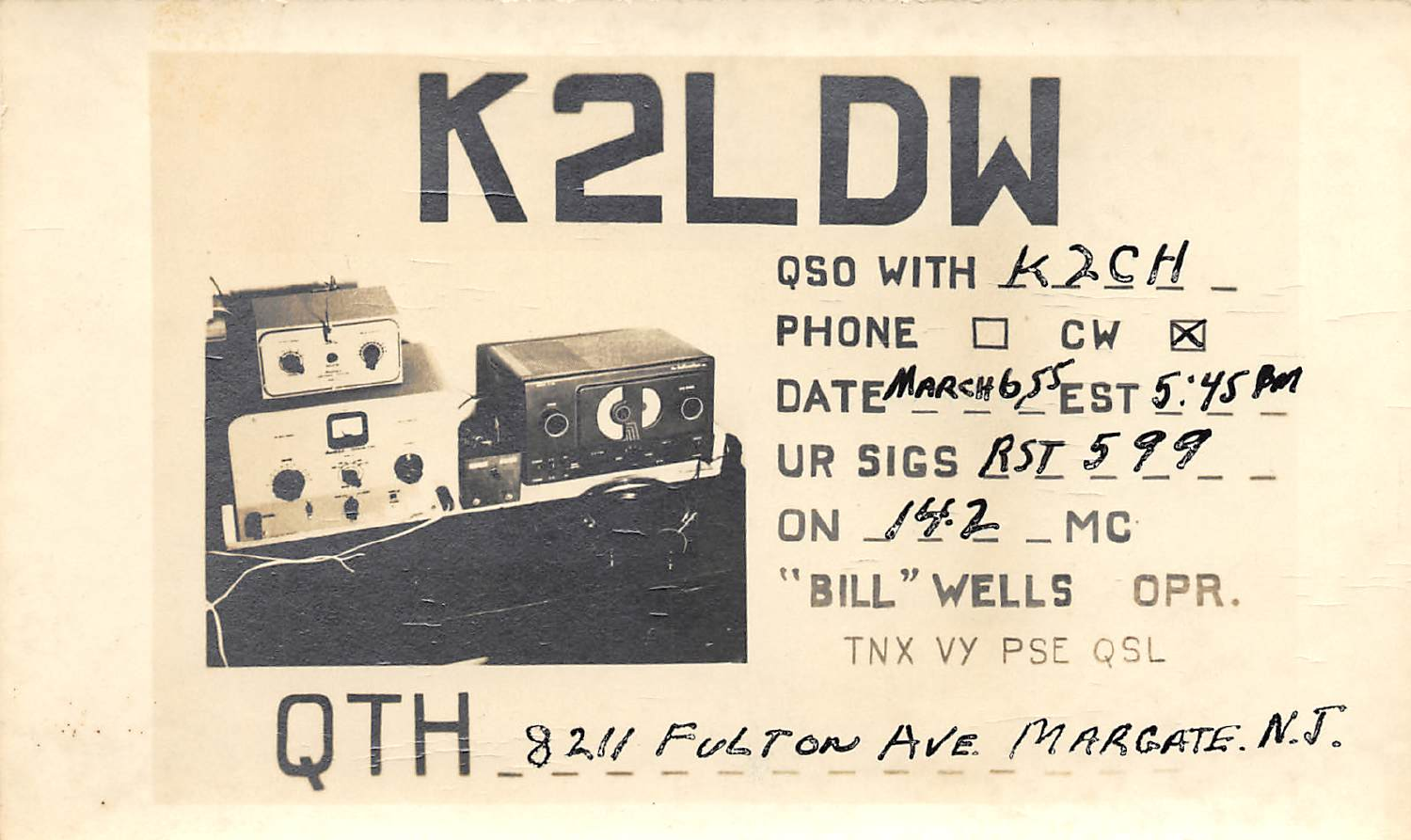THANKS AGAIN FOR THE FIRST

250, Bell

RADIO KZCH CLAIRENCE W. LEEDS 131 EAST ASHLAND AVE. PLEASANTVILLE, N.J.

Elah